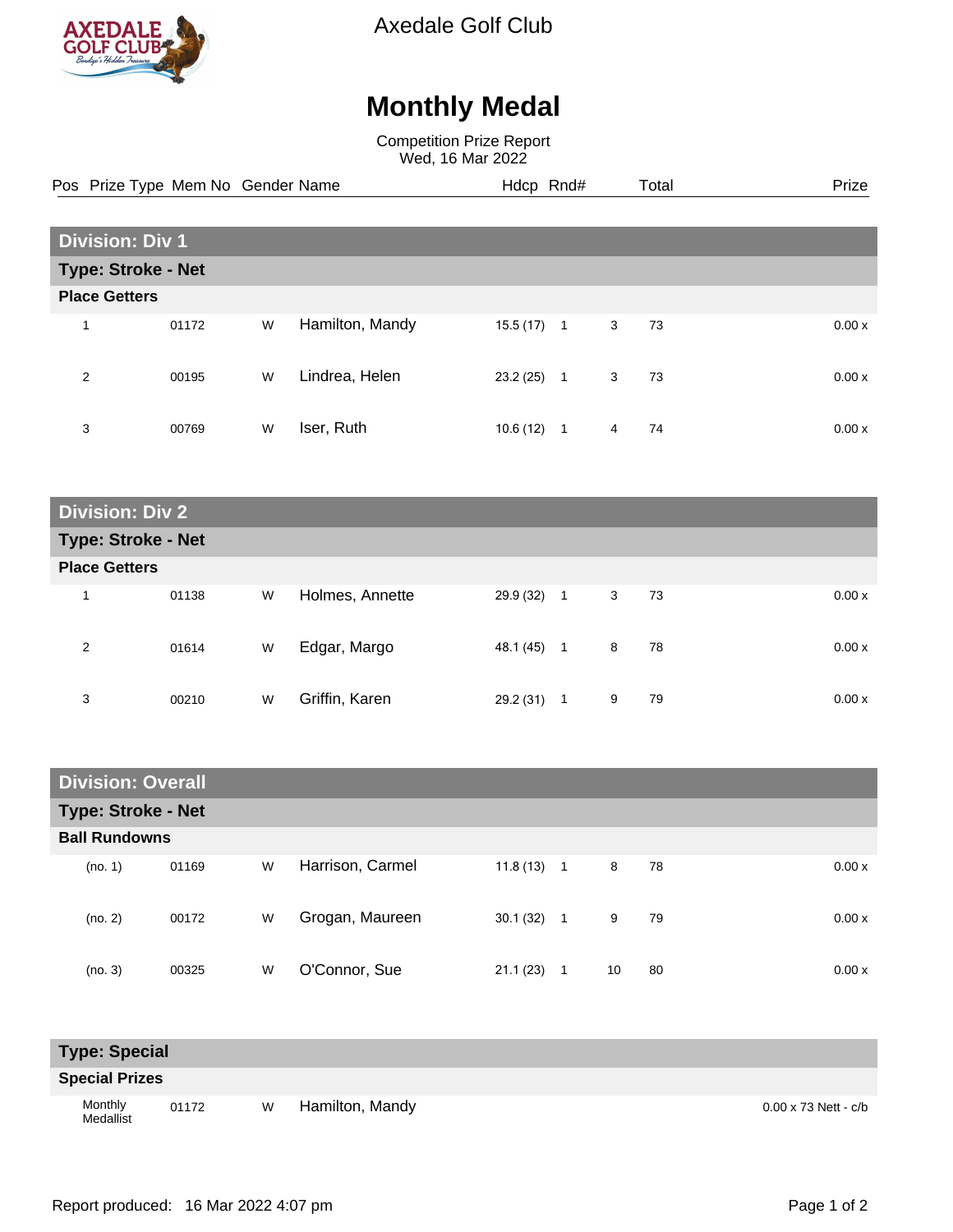| Pos Prize Type Mem No Gender Name | Hdcp Rnd# Total | Prize |
|-----------------------------------|-----------------|-------|
|                                   |                 |       |

| Putting | 00981 | w Scales, Kerry | 0.00 x 31 Putts |
|---------|-------|-----------------|-----------------|
|         |       |                 |                 |

### **Division: Overall**

| <b>Type: Special</b>      |       |   |                 |                              |
|---------------------------|-------|---|-----------------|------------------------------|
| <b>Special Prizes</b>     |       |   |                 |                              |
| <b>1ST NTP</b>            | 00301 | W | Walklate, Jan   | 0.00 x Readjust Chiropractic |
| 3rd Over The<br>Creek     | 01215 | W | Wilson, Janelle | 0.00 x MCG Airconditioning   |
| 18TH - 2ND<br><b>SHOT</b> | 01172 | W | Hamilton, Mandy | 0.00 x Elders Real Estate    |
| 18TH - 2ND<br><b>SHOT</b> | 01124 | W | Wood, Wendy     | 0.00 x Elders Real Estate    |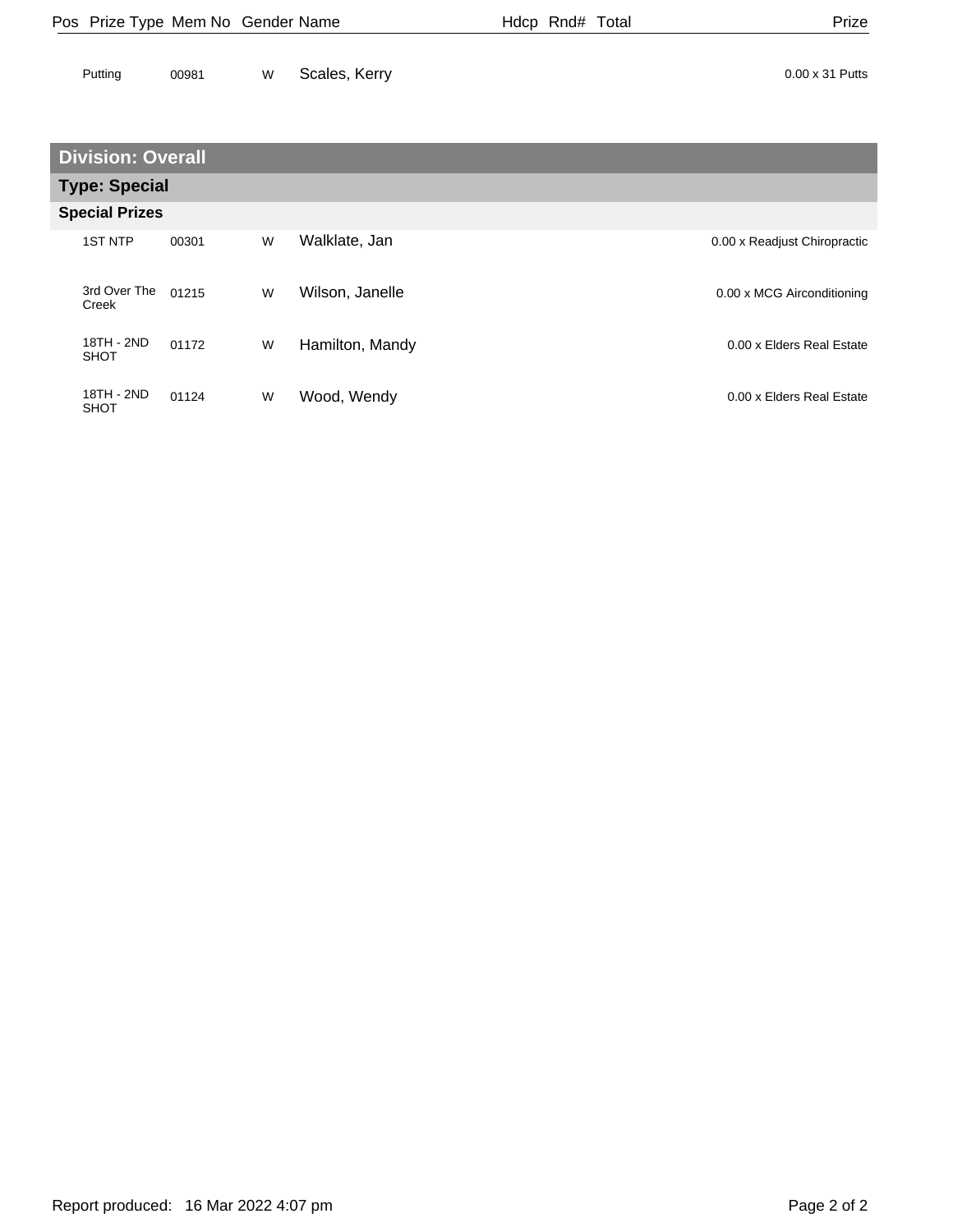

Axedale Golf Club

# **Stableford**

Competition Prize Report Wed, 16 Mar 2022

**Division: Overall Type: Stableford Place Getters** 1 00229 W White, Phyllis 36.2 (38) 1 32 0.00 x 2 00214 W Prowse, Loretta 31.5 (33) 1 28 0.00 x Pos Prize Type Mem No Gender Name **Heath Hotel Hotel Rnd# Total** Prize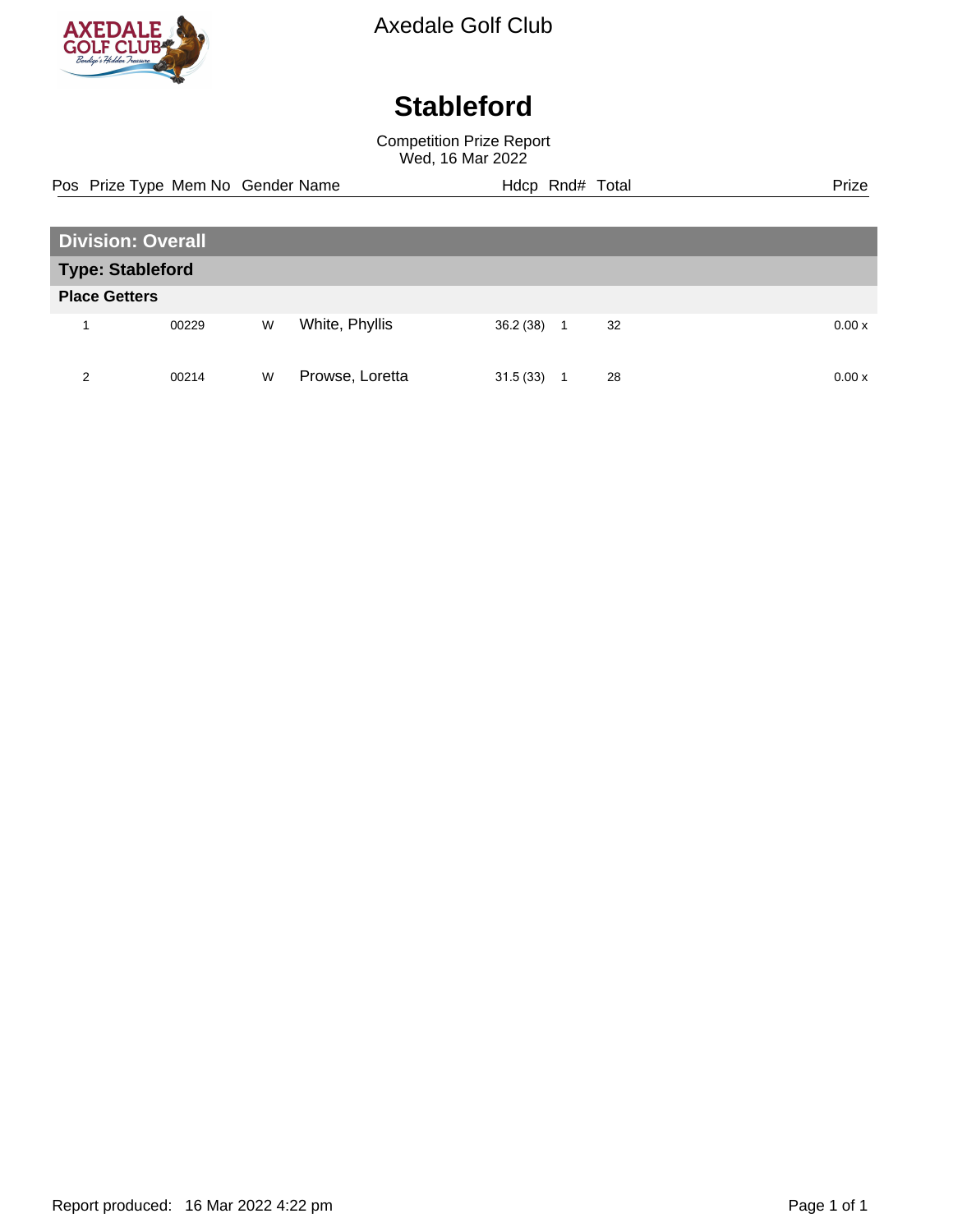

#### Axedale Golf Club

Warning: Results are still being processed for this competition. This report may not reflect the final results. 27 records pending.

## **WOMENS SUMMER CUP**

Stroke - Net Results Overall - Accumulative to Round 5 Wednesday 16 Mar 2022 All scorecards have been returned. Best 3 of 5 rounds

Daily Scratch Rating (PCC) Summary

| <b>Batch</b> |             |                                    | <b>Markers</b> |  |                              | Gender           | <b>PCC</b> | Scratch<br>Rating | Slope<br>Rating | Par | # Scores |                  |        |
|--------------|-------------|------------------------------------|----------------|--|------------------------------|------------------|------------|-------------------|-----------------|-----|----------|------------------|--------|
|              |             | <b>Competition Scores - Stroke</b> |                |  | GA, White, Women             | W                |            |                   | 71              | 125 | 70       | 27               |        |
| Pos          | Mem No Name |                                    | GA             |  | New Chg in<br>Hdcp Hdcp Club |                  | 1          | 2 <sub>3</sub>    |                 |     |          | <b>To ParNet</b> |        |
| 1            | 01172       | Hamilton, Mandy                    | 15.5           |  |                              | Axedale 69 70 73 |            |                   |                 |     |          | $\overline{c}$   | 212    |
| 2            | 00325       | O'Connor, Sue                      | 21.1           |  |                              | Axedale 69 72 73 |            |                   |                 |     |          | 4                | 214    |
| 3            | 00172       | Grogan, Maureen                    | 30.1           |  |                              | Axedale 67 71 77 |            |                   |                 |     |          | 5                | 215    |
| 4            | 00769       | Iser, Ruth                         | 10.6           |  |                              | Axedale 68 74 75 |            |                   |                 |     |          | 7                | 217    |
| 5            | 01192       | Whiting, Ann                       | 24.3           |  |                              | Axedale 61 77 81 |            |                   |                 |     |          | 9                | 219    |
| 6            | 01193       | Collins, Barbara                   | 30.6           |  |                              | Axedale 69 76 76 |            |                   |                 |     |          | 11               | 221    |
| 7            | 01303       | Pitts, Muriel                      | 22.1           |  |                              | Axedale 71 73 77 |            |                   |                 |     |          | 11               | 221    |
| 8            | 00163       | Griffin, Rosemary                  | 22.8           |  |                              | Axedale 66 74 83 |            |                   |                 |     |          |                  | 13 223 |
| 9            | 01021       | Winther, Rosemary                  | 25.7           |  |                              | Axedale 71 77 77 |            |                   |                 |     |          | 15               | 225    |
| 10           | 01022       | Telford, Anne                      | 23.1           |  |                              | Axedale 73 75 77 |            |                   |                 |     |          |                  | 15 225 |
| 11           | 01124       | Wood, Wendy                        | 28.4           |  |                              | Axedale 73 75 77 |            |                   |                 |     |          | 15               | 225    |
| 12           | 01355       | McCullagh, Alison                  | 27.7           |  |                              | Axedale 73 74 79 |            |                   |                 |     |          |                  | 16 226 |
| 13           | 00195       | Lindrea, Helen                     | 23.2           |  |                              | Axedale 72 73 82 |            |                   |                 |     |          | 17               | 227    |
| 14           | 00767       | Osterfield, Kaye                   | 15.3           |  |                              | Axedale 71 75 82 |            |                   |                 |     |          |                  | 18 228 |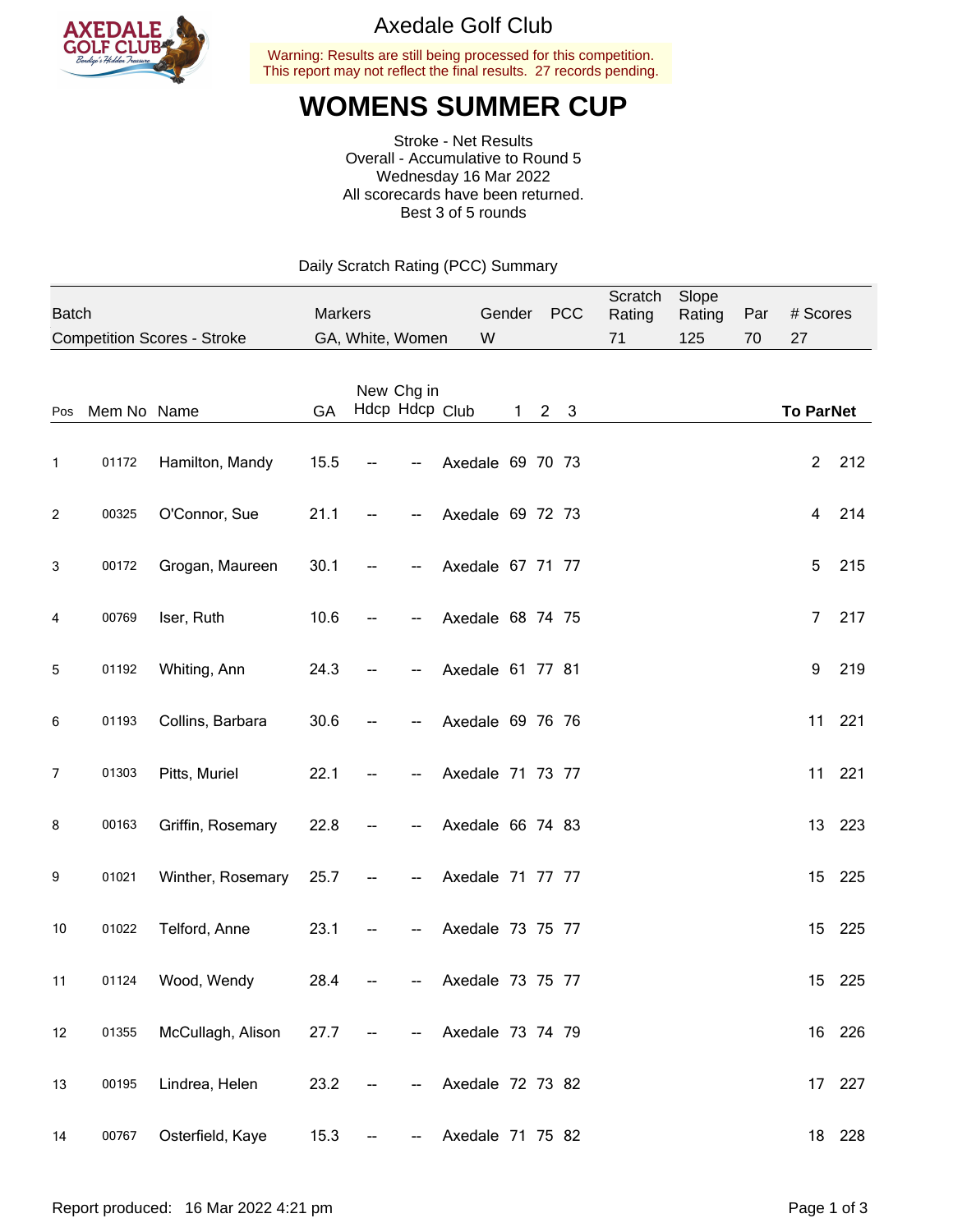| Pos    | Mem No Name |                       | GA   |    | New Chg in<br>Hdcp Hdcp Club |                  | $\mathbf{1}$ | 2 <sub>3</sub> | <b>To ParNet</b> |    |        |
|--------|-------------|-----------------------|------|----|------------------------------|------------------|--------------|----------------|------------------|----|--------|
| 15     | 00301       | Walklate, Jan         | 14.3 |    | --                           | Axedale 73 74 81 |              |                |                  |    | 18 228 |
| 16     | 00210       | Griffin, Karen        | 29.2 |    | --                           | Axedale 72 78 79 |              |                |                  | 19 | 229    |
| 17     | 00403       | Shanahan, Trish       | 13.8 |    |                              | Axedale 66 80 83 |              |                |                  |    | 19 229 |
| 18     | 01175       | Minne, Sue            | 27.2 |    |                              | Axedale 72 76 81 |              |                |                  | 19 | 229    |
| 19     | 01169       | Harrison, Carmel      | 11.8 | -- | --                           | Axedale 76 77 78 |              |                |                  |    | 21 231 |
| 20     | 01137       | Kennedy, Joy          | 12.6 |    | --                           | Axedale 77 78 78 |              |                |                  | 23 | 233    |
| 21     | 01105       | McManus, Anne         | 35.4 |    | --                           | Axedale 73 75 85 |              |                |                  | 23 | 233    |
| 22     | 00170       | Kerr, Margaret        | 30.5 |    |                              | Axedale 76 80 81 |              |                |                  | 27 | 237    |
| 23     | 00203       | Martin, Helen         | 23.3 |    |                              | Axedale 73 77 88 |              |                |                  | 28 | 238    |
| 24     | 00695       | Yum, Rosslyn          | 32.0 | -- | --                           | Axedale 76 81 83 |              |                |                  | 30 | 240    |
| 25     | 01428       | Arundell, Noelene     | 28.5 |    |                              | Axedale 72 82 86 |              |                |                  | 30 | 240    |
| 26     | 01151       | Davies, Pam           | 20.9 |    |                              | Axedale 73 83 84 |              |                |                  | 30 | 240    |
| 27     |             | 01215 Wilson, Janelle | 27.7 |    | ₩.                           | Axedale 74 84 84 |              |                |                  |    | 32 242 |
| 28     | 00215       | Purdy, Annette        | 26.2 |    | --                           | Axedale 80 81 83 |              |                |                  |    | 34 244 |
| 29     | 00208       | Phelan, Beverley      | 28.9 |    |                              | Axedale 74 84 88 |              |                |                  |    | 36 246 |
| $30\,$ | 00916       | Weeks, Robyn          | 20.3 |    |                              | Axedale 70 79    |              |                |                  | 9  | 149    |
| 31     | 01270       | Dorrington, Emma      | 28.9 |    | --                           | Axedale 72 79    |              |                |                  | 11 | 151    |
| 32     | 01281       | Gamble, Sue           | 25.6 |    |                              |                  |              |                |                  | 16 | 156    |
|        |             |                       |      |    |                              | Axedale 70 86    |              |                |                  |    |        |
| 33     | 01391       | O'Connor, Emma        | 19.8 |    |                              | Axedale 73 84    |              |                |                  | 17 | 157    |
| 34     | 00147       | Fleay, Raye           | 17.7 |    |                              | Axedale 79 83    |              |                |                  |    | 22 162 |
| 35     | 01045       | Dal Santo, Eily       | 26.7 |    |                              | Axedale 82 86    |              |                |                  | 28 | 168    |